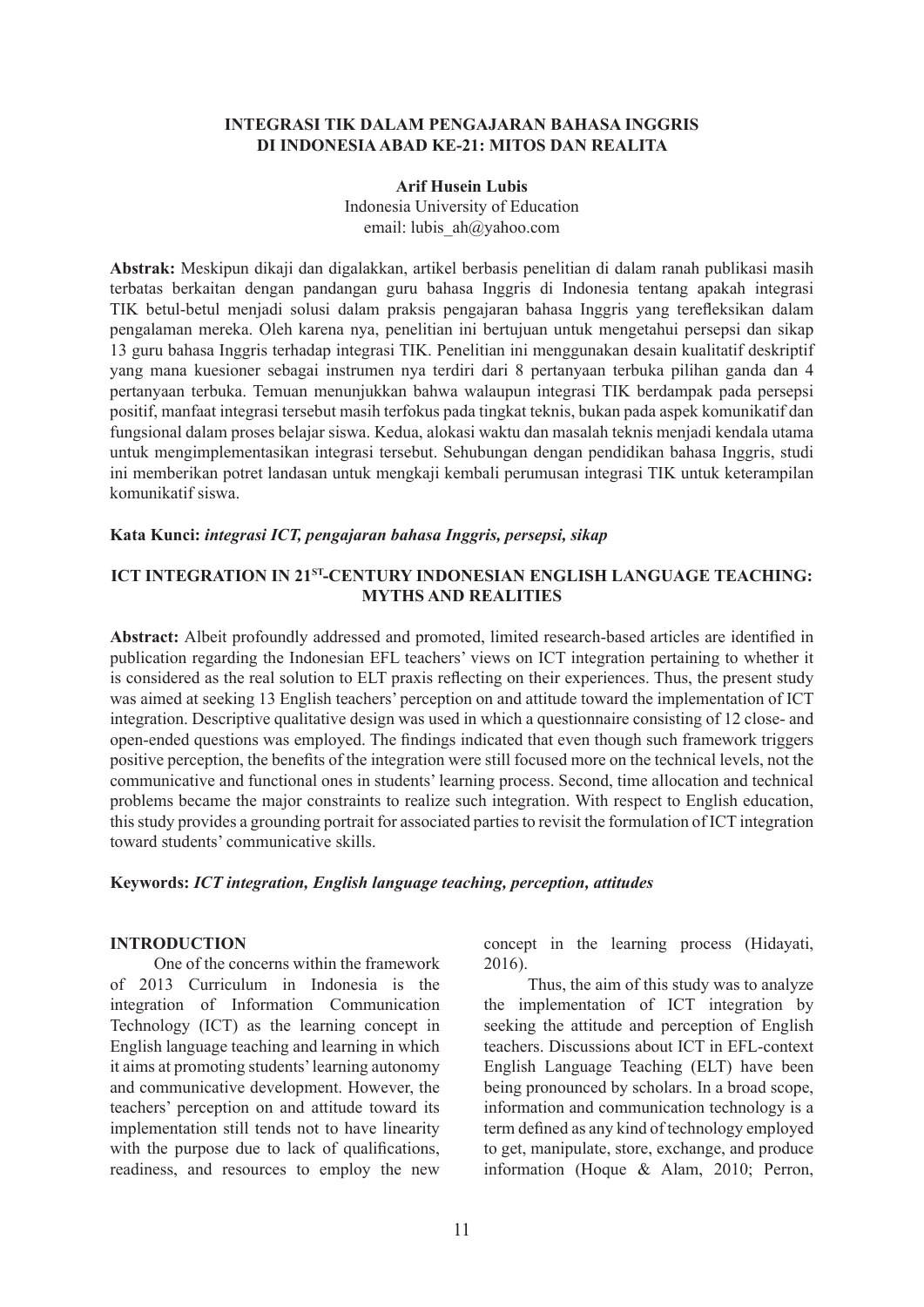et al., 2010). In a narrower scope, particularly concerning English language teaching (henceforth ELT), ICT refers to computer-and-internet-based technologies employed by the teachers and students in order to help achieve the intended learning outcomes (Tri & Nguyen, 2015). They can use it in many different approaches and methods in the process of sharing, receiving, and processing related information without border for the sake of language quality improvement and progressive adaptation to world's demands (Esther, 2013).

As the factor influenced by experience, the exploration of teacher's perception on and attitude toward ICT integration in EFL classroom still needs attention. The former fundamentally deals with cognitive process of understanding performed by a person, which results in the articulation of responses on the perceived phenomenon (Devito, 1997, 75; Sobur, 2009, p. 446). Meanwhile, the latter concerns on one's mindset, which leads to behavioral tendency in the driving circumstances (Allport, 1935). In other words, perception pinpoints the perceptual reaction after a complex process of cognition from the stimuli given to a person, while attitude exposes the actual state or readiness after the prior cognitive process. Thus, the present study focused on the transparencies of the implementation of ICT integration among the EFL teachers majorly encompassing: (1) what type of ICT have been used in teaching English language subject; (2) in what stages of teaching the ICT is employed; (3) what challenges they encounter; and (4) what benefits can be gained from the implementation of ICT integration in EFL classroom context. The coverage is under the two influential factors of perception and attitude, namely: past experience, intensity of the stimulus, and situation for the former (Rakhmat, 2009, p. 55), while feelings, cognition, and behavior for the latter (Pickens, 2005, p.44).

It is not something new proposed in 2013 Curriculum. The history of its emergence can be traced back to 2001 showing that the development and implementation of ICT in the area of education has been included in the government's regulation no. 133/M.PAN/5/2001 (Yuhetty, 2002). It encouraged the use of ICT as an integral part in both the curricula and instructions by schools or other educational institutions. Then, the consideration of becoming ICT as an essential part of 2004 Curriculum (namely Competence-Based Curriculum) mostly for vocational schools, according to UNESCO (2004) came into being. Currently, all subjects including English are indirectly urged to employ technology-based learning tools on the basis of alignment with the changing learning philosophy from instructivism to constructivism (Hidayati, 2016). Reflected to 2013 Curriculum, the concept of ICT integration in ELT is on the basis of the advancement of information technology; the convergence of science and technology, the influence and impact from technology-based sciences, and multi-literacies (Kemdikbud, 2014). Further, the interpretation of those challenges is converted into certain statements. First, curriculum should equalize the quality of students' hard and soft skills. Second, discovery, project, and problem-based learnings become the foundation of scientific approach realization in which the role of ICT is undeniably important. Third, knowledge of information technology should be blended in all subjects including English as learning media, rather than a separate subject (Ministry of Education and Culture [MOEC], 2014; Nur & Madkur, 2014, p.125). According to the regulation of MOEC no. 45/2015, the implementation of ICT integration covers three major points: (1) The encouragement for students to search, process, store, present, and share data and information in order to support the learning continuity; (2) The encouragement for students to develop self-esteem in accordance to their own needs, potentials, talents, interests, and characteristics by using ICT as a means of exploring the learning resources; and (3) The encouragement for teachers to employ ICT in: developing learning resources and learning media, preparing the lessons, conducting and evaluating the learning process, and reporting the learning results.

Such regulation is not under no purpose or reason since it is clearly grounded from the four aforementioned bases. Some literature pinpoints its benefits in language learning (Darasawang & Reinders, 2010). First, such learning media help promote students' learning autonomy. Multimodality by combining various learning modes – aural, visual, verbal, online – will possibly enhance students' awareness on selfregulated learning involving metacognitive skills to establish, manage, orient, and maintain their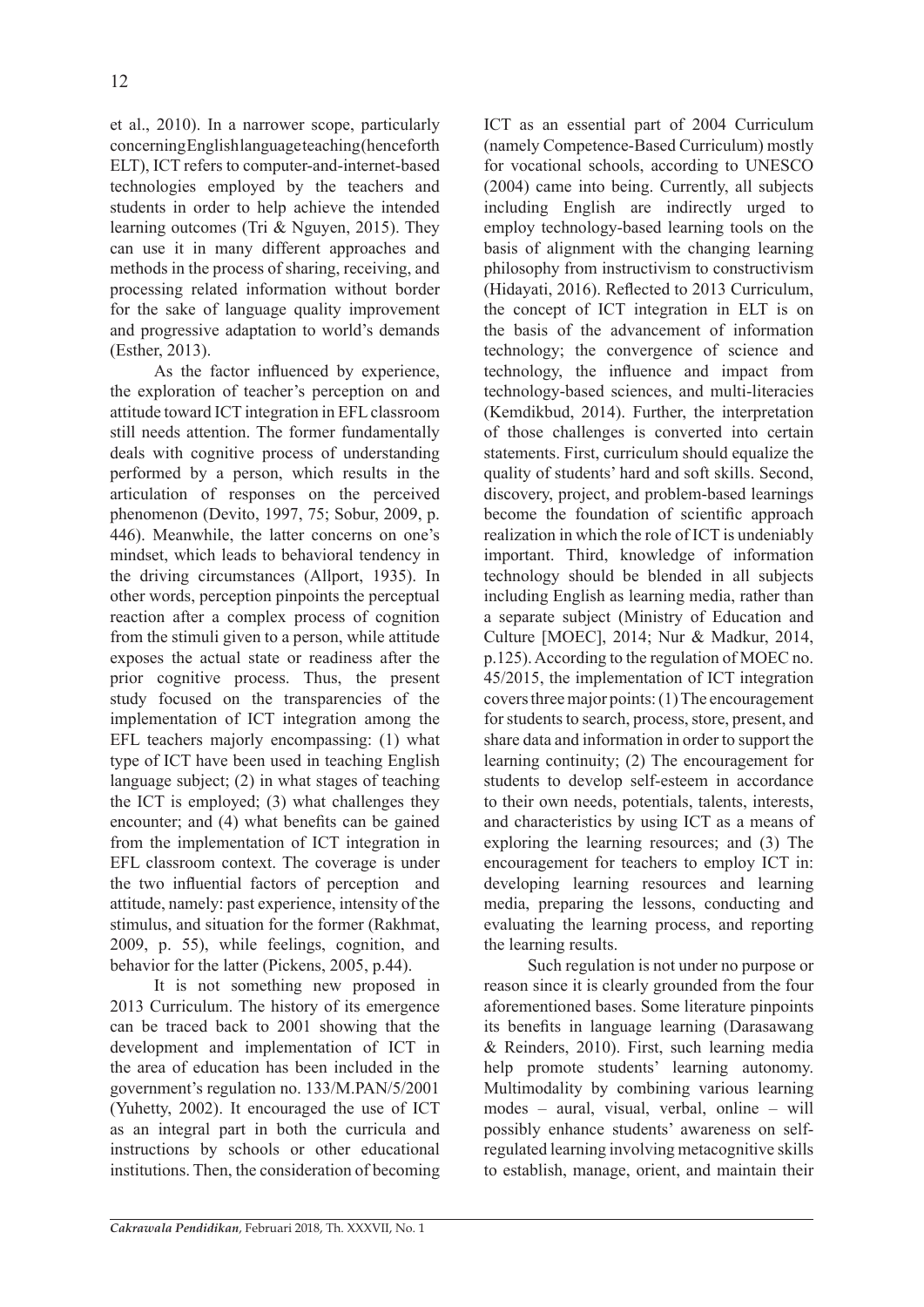learning progress. It also indirectly affects their motivation in the process of either obtaining the lessons or developing their language skills (in Tri & Nguyen, 2015, p. 34-35). Second, such ways of learning will likely enable active learning styles, maintain good classroom interaction, enhance self-control, and introduce positive practical knowledge experiences for students. This leads to the development of critical thinking and higher-order-thinking skill since textbooks are not the only source of learning, and meaningful practical engagement is appropriately suited to both the objectives and students' characteristics (Hidayati, 2016). To the extent of teaching process, ICT may help teachers gain access to a wide range of authentic materials, which are also underlined in 2013 Curriculum (Tri & Nguyen, 2015). Internet availability and supporting softwares and hardwares can be maximally employed to create materials enabling students' communicative ability and digital literacy like using computer programs or online learning platforms. This leads to a "more contextualized and pedagogically relevant feedback" (Hidayati, 2016, p. 50). Isisag (2012) also argued that ICT opens some opportunities for teachers. It allows them to adapt the materials based on the circumstances and students' needs and characteristics in which authentic materials can be properly employed in the classroom. Directly, they can organize and sequence how those materials boost up the students' engagement and interest. Because of its flexibility, then, teachers may possibly integrate the four language skills meaningfully.

Some have conducted an investigation on Son, Robb, and Charismiadji (2011) examined the attitude of local English teachers in Indonesia toward computer literacy and investigated some influencing factors on the use of computer. The results suggested that most participants felt comfortable with computers, yet not really competent in using it. Besides, although their perception were indicated positive toward the use of computers, limited facilities at school, students' computer literacy, and limited time and access to the internet became the most contributing factors. The similar circumstances revealed in Hidayati's study (2016) asserting that socio-cultural contexts might contribute to the quality of ICT integration. They include teachers' qualifications, number of students per class, and limited facilities and resources for applying such learning media. The findings from Al-Munawwarah's (2014) study also indicated that ICT integration helped the teachers in creating interesting and enjoyable learning activities, promoting learner autonomy, and enhancing students' learning motivation. However, time allocation and technical problems still become the major challenges encountered.

Regardless the current trends dealing with the ICT integration in EFL learning, little has concerned to the exploration on the synchronization between the conception of ICT integration and the actual attitudes in implementing such integration Indonesian EFL teachers. Therefore, this research was aimed at seeking English teachers' attitude and perception on the implementation of ICT integration in 2013 Curriculum. It covered: types of ICT used; benefits of using it; contributing factors upon its use; and perception on the implementation of ICT integration in English language teaching (ELT). Considering the aforementioned circumstances, this study is about to address the following question.

1. How are Indonesian EFL teachers' experiences in ICT integration?

# **METHOD**

The design of this study was descriptive qualitative. It is used to gain some evidences concerning the perception on and attitudes of the teachers toward ICT integration in EFL classroom setting (Creswell, 2009). The subjects of the research were 13 English school teachers from five schools in Bandung: 1 elementary, 3 junior high and 1 senior high purposively selected for the sake of obtaining rich information (Creswell, 2009). Besides, their schools have been implementing 2013 Curriculum for 3 years within which ICT integration is being more encouraged to realize.

| Table 1. Demography of the participants |  |  |  |  |
|-----------------------------------------|--|--|--|--|
|-----------------------------------------|--|--|--|--|

| Category                      | Sub-category                     |    |
|-------------------------------|----------------------------------|----|
| Gender                        | Male<br>Female                   | 10 |
| Length of teaching<br>service | Below 10 years<br>Above 10 years |    |
| Length of ICT<br>integration  | Below 5 years<br>Above 5 years   |    |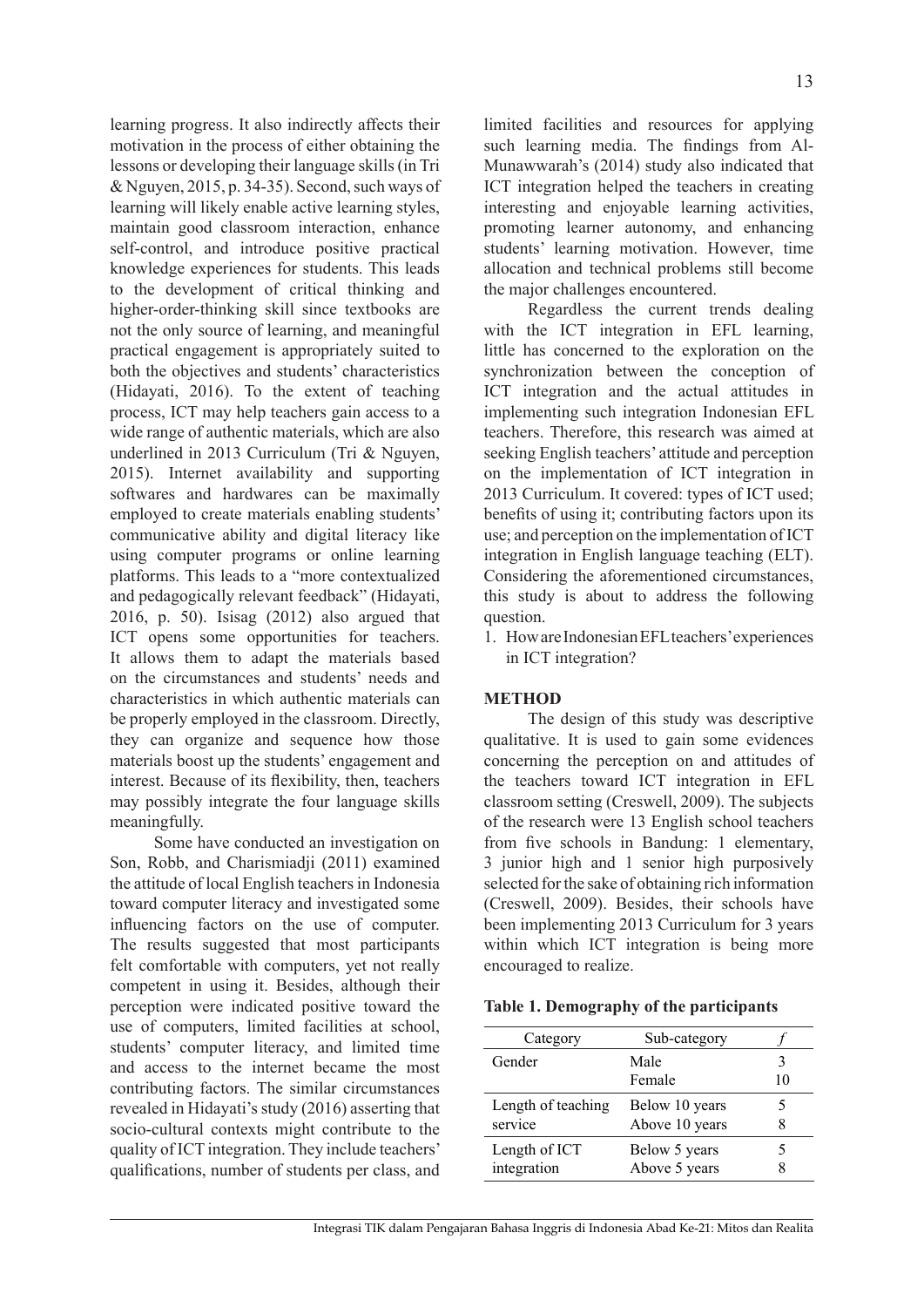The research instrument employed in the present study was a questionnaire adopted from Kandasamy and Shah (2013); Khassawneh (2012); and Son, Robb, and Charismiadji (2011) in which it consists of 12 questions formulated into four types of questions: two open-ended multiple choice; two closed-ended questions; four open-ended questions; and the remaining four ones are for participants' demography. Google Form was used under the rationale of providing easiness for the respondents in completing the questionnaire. While, the rationale of taking this questionnaire is to get adequate information related to the respondents' experience in ICT integration in EFL context.

Specifically, the questionnaire consists of four parts. Part A clarified the personal information of the participants in which length of using ICT becomes the main criteria of selection in this research. Part B clarified types of ICT used in the classroom. Part C clarified the objectives of integrating ICT. Besides, the process of students' involvement in ICT-integrated ELT was also addressed. Part D clarified three points: (1) the challenges in implementing ICT integration; (2) the perception on ICT integration in terms of self-awareness to initiate the implementation and usefulness of the integration in general; and (3) its significance in English teaching and learning process.

After getting the permission from the respective school, the questionnaire was administered to the teachers on February 29<sup>th</sup> and March 21<sup>st</sup>, 2017, and was returned on March 1<sup>st</sup>, 3<sup>rd</sup>, and 23<sup>rd</sup> and April 3<sup>rd</sup>, 2017. To obtain more comprehensive data, triangulation was employed by combining the close- and open-ended questions. Besides, to gain data trustworthiness, the transcription of the open-ended questions was cross-checked by each of the participants for any mistyped words or unconfirmed ideas.

The data gained were analyzed and displayed descriptively. The data obtained from the questionnaire were categorized pertaining to the implementation of ICT integration in EFL classroom. After the categorization process, data from open-ended multiple choice questions were displayed in the form of description. While, data from open-ended short essay questions were all re-typed. The overall data were then displayed in the forms of table and descriptions. Interpretation and conclusion of the data were then drawn to

answer the research question and obtain the essence of the present study.

# **FINDINGS AND DISCUSSION** *Findings*

The findings indicate that all respondents have been familiar with some asynchronous types of ICT as the learning media including Microsoft office (Word, Excel, Powerpoint), E-mail, multimedia resources (audios and videos), gadgets (e.g. handphones), and hardwares (e.g. infocus). However, some respondents are still not accustomed to integrating synchronous types including learning softwares, World Wide Web (henceforth internet), blog, social media, and computer games. Interestingly, only one out of the thirteen respondents, Respondent 12, also employs blog as the learning media in English class. Thus, in general, the use of those ICTbased learning media is considered beneficial for English teaching and learning process. Some argued:

> *Yes, it is beneficial because it makes easier for either the students or learning, particularly in searching for learning sources*. (R1)

> *Yes, it definitely provides easiness as a method. It is various and interesting*. (R5)

> *It is beneficial, particularly in learning. It eases the learning process. It can grab students' attention. Besides, it can be learning media as well*. (R7)

However, Respondent 3 provides a different perspecive. She argued:

*It is helpful in learning, particularly in finding out other sources. However, I have never asked the students to use ICT comprehensively on using the internet before like email (the English assignment is sent through email) because of either my lack of ICT mastery or students' ability to use it. I ever tried, yet it was not so successful. The students are not really responsive because the facilities are also limited at school. Thus, in my opinion, seventh-grade students do not comprehensively know technology (handphone, computer, etc)*.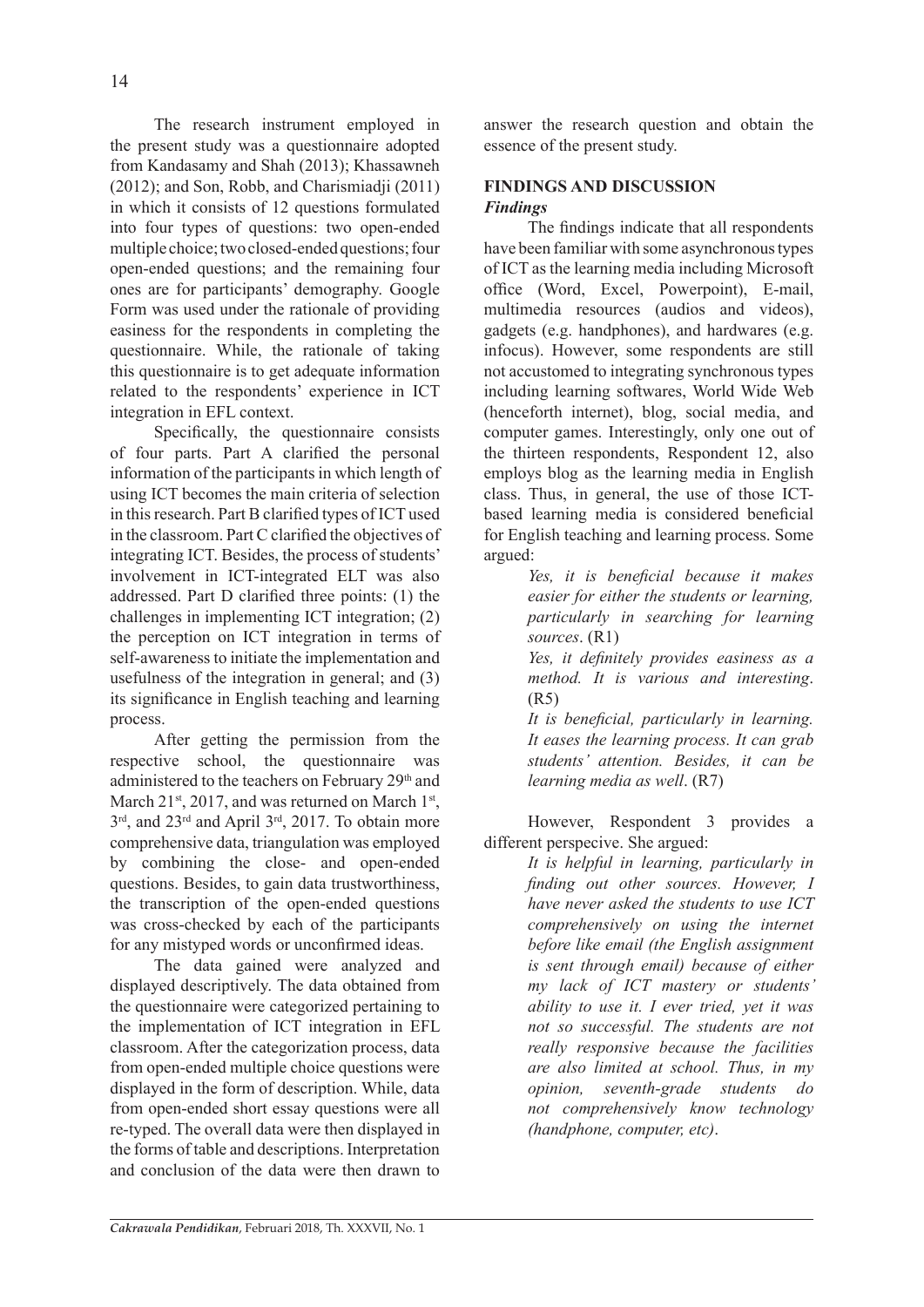Second, it deals with the objective(s) of ICT integration in English teaching and learning process. Even though the majority found it beneficial in finding and accessing related materials and preparing lessons, some of them are still not often to make presentation by using such learning media. Interestingly, Respondent 9 confirms fewer scope of integration in most activities, even for preparing reports, except for finding and accessing related materials and monitoring and evaluating students' progress or performance, whereas she has been one of the regional instructors of 2013 Curriculum.

This leads to the typical practice in the actual teaching and learning process. Since all respondents realize the concept of ICT integration in English classroom as an alternative way to search for more information except textbooks, some of them also ask the students the same activity before the class begins for their discussion on the next meeting. Some argued:

> *The students are usually involved in the process of finding certain information. They are asked to find examples or widen their knowledge about the materials that will be taught and discussed in the classroom*. (R4)

> *I often ask them to watch audiovisual materials. I ask the students to browse a particular material. They also use dictionary or Google and email*. (R9)

> *The students are asked to find out by themselves about the materials that are going to be learnt by using the internet. After that, I and the students discuss the materials in class*. (R10)

|  |  |  | Table 2. Objective of ICT integration in EFL classroom |  |  |  |
|--|--|--|--------------------------------------------------------|--|--|--|
|--|--|--|--------------------------------------------------------|--|--|--|

| Respondent      | Objective(s)                                                                                                                                                                                              |
|-----------------|-----------------------------------------------------------------------------------------------------------------------------------------------------------------------------------------------------------|
| R1              | Teaching and learning process, finding and accessing related materials, making presentation,<br>preparing lessons, preparing reports, and monitoring and evaluating students' progress or<br>performance. |
| R2              | Teaching and learning process, finding and accessing related materials, preparing lessons,<br>preparing reports, monitoring and evaluating students' progress or performance.                             |
| R <sub>3</sub>  | Teaching and learning process, finding and accessing related materials, making presentation,<br>preparing lessons, preparing reports, and monitoring and evaluating students' progress or<br>performance. |
| R4              | Teaching and learning process, finding and accessing related materials, making presentation,<br>preparing lessons.                                                                                        |
| R <sub>5</sub>  | Finding and accessing related materials, preparing lessons, preparing reports, and monitoring<br>and evaluating students' progress or performance.                                                        |
| R <sub>6</sub>  | Teaching and learning process, finding and accessing related materials, making presentation,<br>preparing lessons, preparing reports, and monitoring and evaluating students' progress or<br>performance. |
| R7              | Teaching and learning process, finding and accessing related materials, making presentation,<br>preparing lessons, and preparing reports.                                                                 |
| R8              | Teaching and learning process, finding and accessing related materials, making presentation,<br>preparing lessons, and preparing reports.                                                                 |
| R <sub>9</sub>  | Finding and accessing related materials, and monitoring and evaluating students' progress or<br>performance.                                                                                              |
| R <sub>10</sub> | Teaching and learning process, finding and accessing related materials, making presentation,<br>preparing lessons, preparing reports, and monitoring and evaluating students' progress or<br>performance. |
| R11             | Teaching and learning process, finding and accessing related materials, preparing lessons, and<br>preparing reports.                                                                                      |
| R12             | Teaching and learning process, finding and accessing related materials, preparing lessons, and<br>monitoring and evaluating students' progress or performance.                                            |
| R13             | Teaching and learning process, finding and accessing related materials, making presentation,<br>preparing lessons, preparing reports, and monitoring and evaluating students' progress or<br>performance. |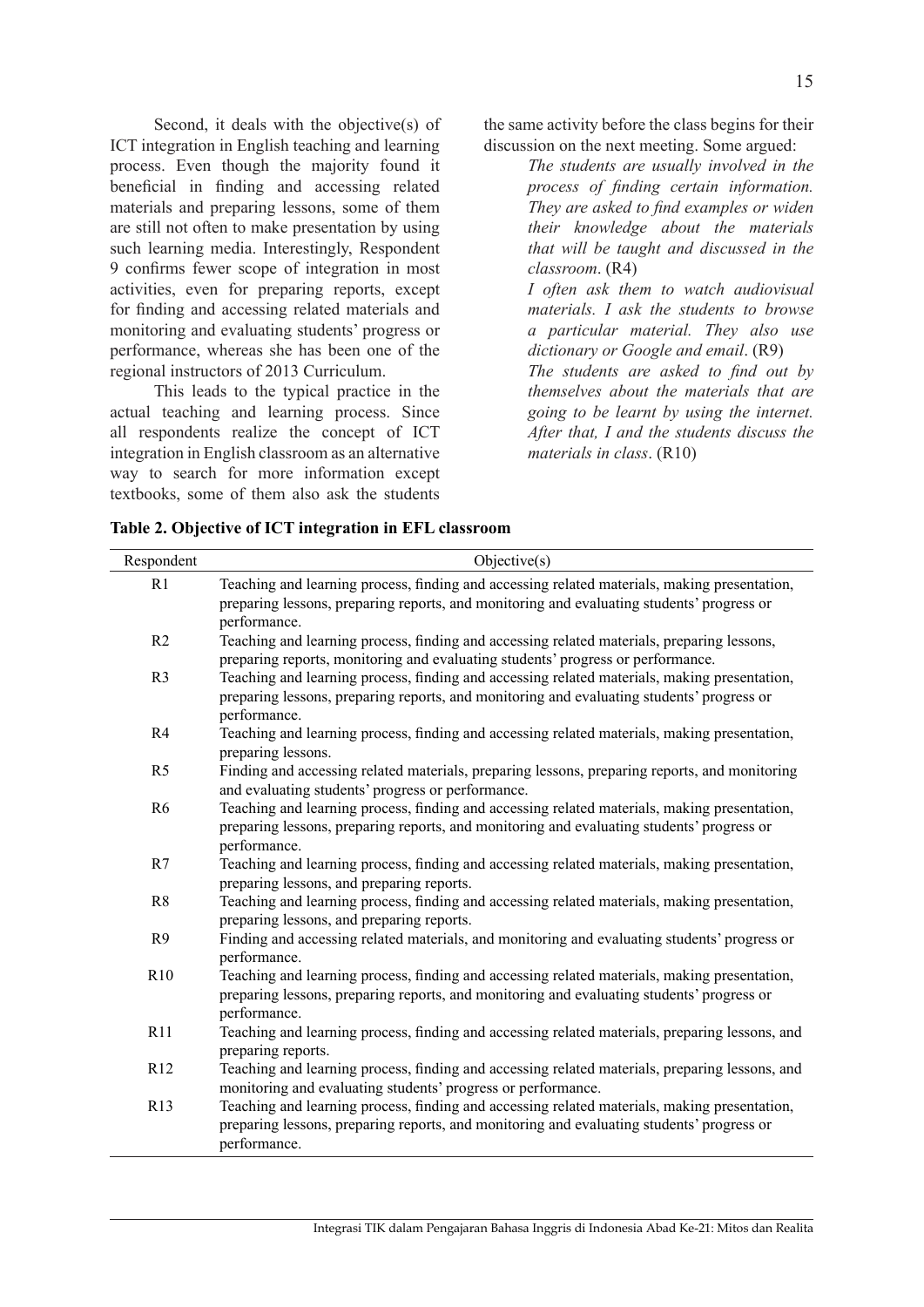Some others give assignment to the students or conduct an exam. They argued:

*Usually, the students make a short presentation in front of the class. However, it is only for grade 6 only. For the lowergrade classes, I present a video, for instance, about counting something in that video, pause, and then give instructions in the screen to count it. Or, I ask them to follow movement as what is projected in the screen. Later, I check their understanding by using games or worksheets*. (R7) *I ask them to watch learning videos. I ask them to watch the materials and give assignment like making an email*. (R12) *The students are asked to send assignment via email and share the materials via hand phone*. (R13)

However, Respondent 3 argued that the concept of ICT integration in teaching and learning process is still not considered as a better way to have learning experience among the students. When she asked them to make PowerPoint collaboratively or to do assignment via line or WhatsApp, they prefer the traditional way; that is handwriting.

Then, the implementation of ICT integration also leads to some contributing factors constraints to realize it well. First, the majority confirm that limited time becomes the major challenge to solve in which the maximization of the ICT use cannot be meaningfully realized in the classroom. The alloted time on the lesson plan urges them to, unfortunately, implement ICT-based learning as thorough yet simple as possible. Second, they also share the same opinion that limited access to the internet and limited facilities affect the integration process in the classroom. Besides all those major constraints, personal technology literacy becomes another particular concern including: lack of computer skills (R3, R5, R6) and limited knowledge of operating ICT (R2, R3, R6). While, the least contributing factors are lack of interest of students (R3) and lack of ICTbased materials (R4).

Regardless those existing dilemmas, all of them perceive that ICT integration has not something to do with the influence from school, instructional content, and pedagogical considerations (see Appendix, Q8), such as: lack of personal interest, lack of school support, curricular restriction, and inflexible teaching methods. It is, indeed, in line with the previous finding concerning the use of ICT for the purposes of teaching and learning process, preparing lessons, and preparing reports. These indicate that the school's ICT-based infrastructure has been supported well leading to the increasing self-awareness of the teachers.

The initiation of ICT integration proposed in 2013 Curriculum also leads to positive responses among the respondents. They cover the self-awareness on ICT integration and the self-perception on such integration for the implementation of English teaching and learning process. The former is reflected by the respondents' general points of view upon themselves to upgrade their technological knowledge and competence. They find it enjoyable to use ICT in which they

|  |  |  | Table 3. Obstacles in ICT integration |
|--|--|--|---------------------------------------|
|--|--|--|---------------------------------------|

| Respondent     | Contributing factors                                                                               |
|----------------|----------------------------------------------------------------------------------------------------|
| R1             | Limited time.                                                                                      |
| R <sub>2</sub> | Limited knowledge of operating ICT.                                                                |
|                | Limited time, limited access to internet, lack of computer skills, limited facilities, limited     |
| R <sub>3</sub> | knowledge of operating ICT, and lack of interest of students.                                      |
| R4             | Limited access to internet, limited facilities, and lack of ICT-based materials.                   |
| R5             | Limited time, limited access to internet, and lack of computer skills.                             |
| R6             | Limited time, limited access to internet, lack of computer skills, limited facilities, and limited |
|                | knowledge of operating ICT.                                                                        |
| R7             | Limited time, limited access to internet, and limited facilities.                                  |
| R <sup>8</sup> | Limited time and limited access to internet.                                                       |
| R <sub>9</sub> | Limited time, limited access to internet and limited facilities.                                   |
| R10            | Limited time, limited access to internet, and limited facilities.                                  |
| R11            | Limited access to internet and lack of ICT-based materials.                                        |
| R12            | Limited time, limited access to internet, and limited facilities.                                  |
| R13            | Limited access to internet and limited facilities.                                                 |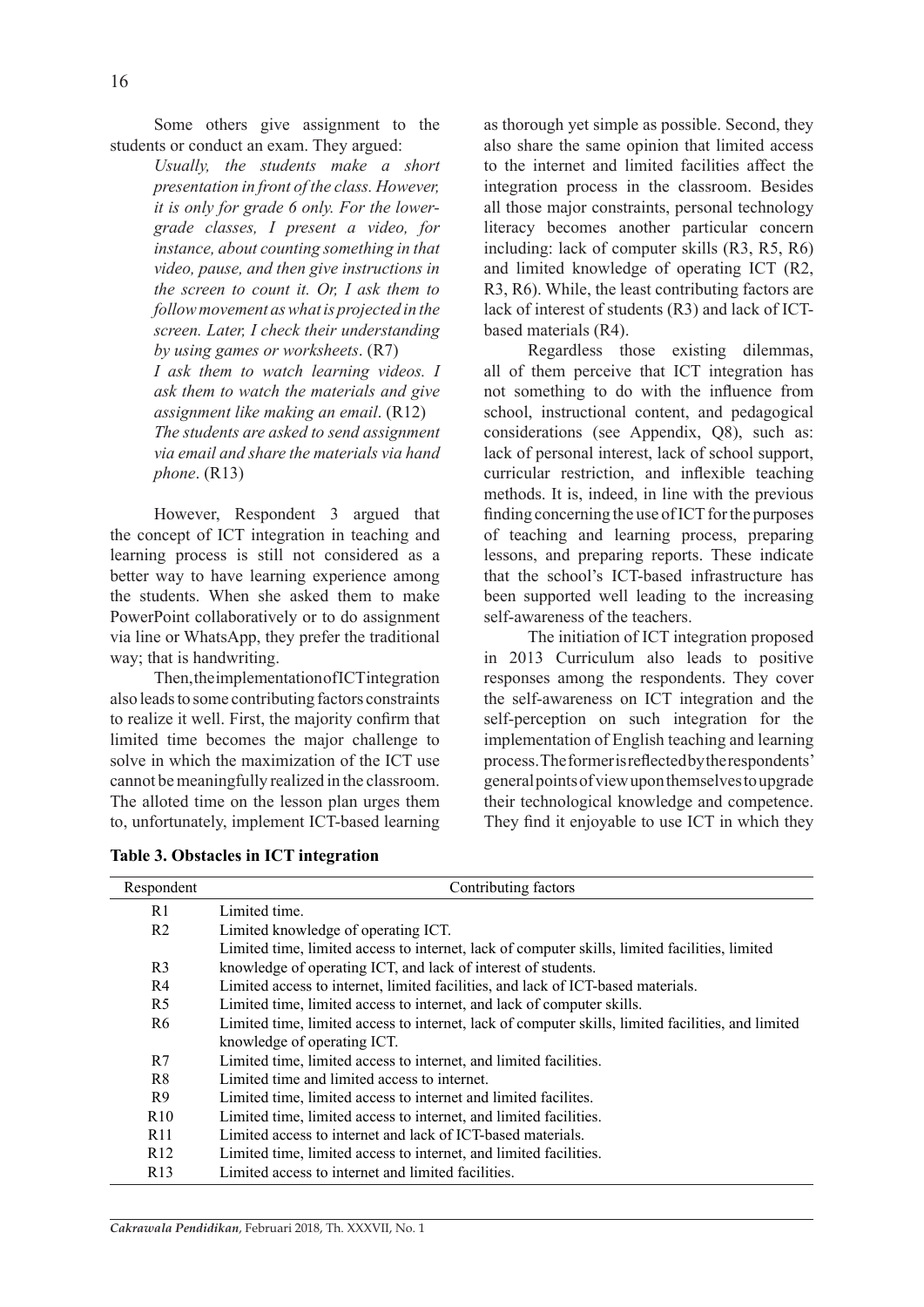feel comfortable using it and are willing to learn more. Such circumstance triggers the belief that there must be a special training regarding ICT-integrated English language learning in teacher education programs. Besides, they are more aware of increasing their self-efficacy. The majority have known how to integrate ICT into existing classroom curricula and feel confidence in using ICT-based materials in the classroom. All those responses automatically contrast the statement that ICT is difficult to use (Q9, statement 4), even though Respondent 4 and 10 have a different perspective agreeing that ICT seems still not easy to utilize.

Furthermore, the latter coverage concerns to whether the respondents also have similar perception on ICT integration toward English teaching and learning. First, they argued that ICT generally can enhance their teaching quality. It results in the encouragement of more effective teaching and learning process. Some said:

> *Yes, it provides more options to prepare learning media, eases the assignment submission, and gives more information related to the lessons*. (R1)

> *I become more open-minded in seeking the related information. Besides, I realize that there are still many weaknesses, and it triggers my desire more to develop and get more information from other parts of the world toward the better English teaching*. (R5)

In the actual implementation, some believe that the classroom atmosphere, which is conducive, will promote good teaching influenced by the use of ICT. Some others, however, agree that it leads to the emergence of technical problems, which can promote otherwise (R1, R3, R4, R8, and R9).

Second, ICT can also make foreign language learning interesting. It may promote a positive change of students' learning strategies in the process of enhancing their activeness and autonomy, despite the contrasting perception of Respondent 3. One of the contributing factors is its rich and wide learning sources, that can be explored and used except textbooks. Interestingly, Respondent 2 is not in the same perspective as others influenced by her lack of knowledge in operating ICT. On the other hand, she argued that ICT is a potential means of realizing good teaching through its technical easiness and easyto-use characteristic (Q11 and Q13). It indicates that the implementation of ICT integration does not cover all of its types in terms of applying them as learning media. The last yet not least is the majority believe that the students' English skills improvement is likely encouraged by this integration. Some said that it benefits their students' receptive skills.

> *Yes, it is beneficial for improving listening. The students will be accustomed to it. For writing, they also can directly correct themselves. They become accustomed to reading online*. (R1)

> *Yes, it is. The students can learn English from the native speaker by using videos*. (R8)

> *Yes, it is because by reading the directions while using the ICT, it means that the students indirectly urge them to find out how to operate such kind(s) of ICT-based learning media*. (R10)

Some others said that it benefits their students' pronunciation skill.

> *One of the benefits is enriching the learning sources. Further, it also eases us to learn more from native speaker because ICT can help communicate with native easily. However, it is not really optimal. This circumstance is influenced by: internal factor like the educational background of the students some of which did not get English before and external one like the students' limited capability and limited facility*. (R3)

> *Regarding the English skill, it may be quite obvious in terms of pronunciation. They usually become faster in correcting their own pronunciation errors after listening to the audio or video materials from native speaker*. (R4)

> *By using ICT, the students' English ability will increase because many pronunciation practices from the media can be delivered or given*. (R12)

While, there is no clear indication on the benefits of ICT integration toward their students' communicative and functional English skills improvement. Respondent 2 only stated that the students become more encouraged to follow the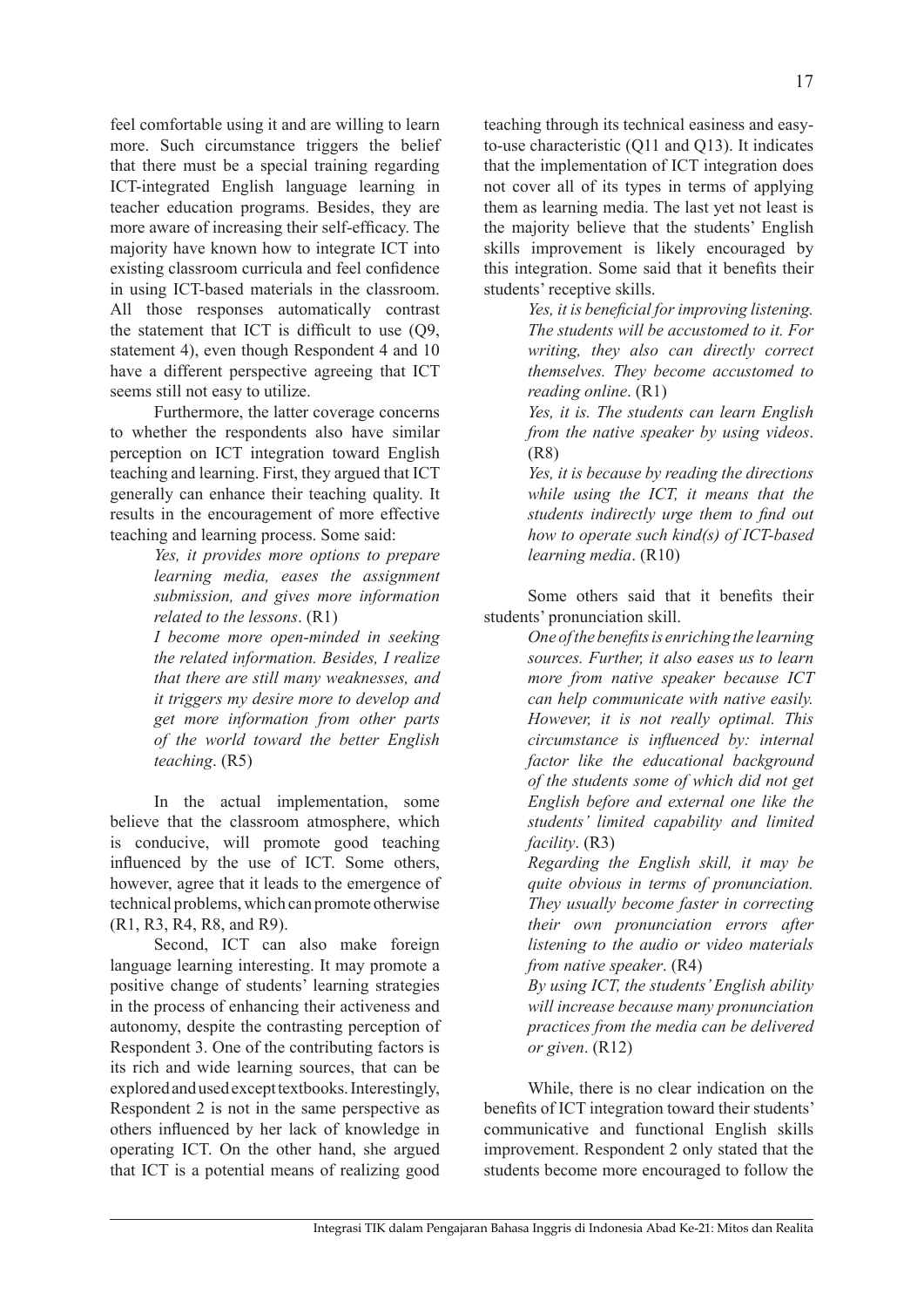trends by using the technology. They also become not bored and more interested in following the learning process since it provides easiness and a variety of learning resources, according to Respondent 6, 7, and 12.

## *Discussion*

Reflected from the findings above, the majority of the respondents have ever used some types of ICT as the learning media in English class, particularly word processing applications. It is in line with what Son, Robb, and Charismiadji (2010) found that word processing applications got the highest rank in terms of its use as learning media. Thus, they provided positive arguments considering those types beneficial, in general. One of the reasons is on its simplicity and helpfulness for the teachers to find other related sources and conduct the teaching. They can attract the students' attention and motivation more to learn English compared to the traditional way; that is blackboard use.

Regarding the scope of integration according to the regulation of MOEC no. 45, Year 2015, the findings indicate that ICT integration has influenced the way some of the respondents prepare the lessons and develop the materials since they are able to get wide access of other sources through internet and websites. Besides, it triggers them to better design their materials delivery and presentation. This encourages them to integrate ICT in the process of preparing reports and monitoring the students' learning progress, which is in line with Khandasamy and Shah (2013). However, the practical benefits of such integration in the English learning process seems still not covering the communicative scope in which they only involve the students to search for other information related to the lessons without considering how ICT is used as the driving tool in improving communicative quality. Most of the responses indicate that ICT as learning media is often applied for students in the process of understanding the materials (Hidayati, 2016), not for teacher-student collaboration as well.

Interestingly, even though easier accessibility to get a wide range of learning resources through internet helps them a lot, they also found allotted time and access to the internet still limited. The other shortcomings are lack of computer skills; limited facilities; limited knowledge of operating ICT; lack of interest of students; and lack of ICT-based materials. This confirms the same circumstance as what Khandasamy and Shah (2013) and Al-Munawwarah (2014) investigated finding that time allocation and technical problems became the major challenges faced by the teachers. Adequate supply of ICT resources and facilities is also still problematic in realizing the integration (Hidayati, 2016).

The last yet not least is the respondents' beliefs on ICT integration in general and in ELT process. The results indicate that they consider ICT integration as a helpful way in conducting teaching and learning process. They can enrich learning resources, ease the materials delivery, and students' evaluation. Interestingly, although some constraints emerge, the concept of ICT integration triggers self-actualization of the teachers to learn more about technologybased learning media and self-esteem on the competency of using ICT itself in the classroom. However, they argued that ICT integration may also trigger uncondusive learning and teaching since it creates technical problems. As a result of those circumstances, there is still unclear whether ICT integration is helpful in improving the students' English abilities, according to the responses. On one side, all of them agree that ICT helps their students to improve English skills. On the other side, the level of integration in English classroom concerns more on their motivation booster and attention grabber (Hidayati, 2016; Al-Munawwarah, 2014), not communicative and functional levels.

# **CONCLUSION**

This research is aimed at addressing the following research question, *"How are Indonesian EFL teachers' experiences in ICT integration?"* First, most of the respondents have employed technology-based learning media in their English class. However, the benefits of the integration is still more on the technical levels including finding related materials and preparing presentation, not the communicative and functional levels for their students' English learning process and progress. Second, even though they agree that ICT integration can help the learning more meaningful and interesting, time allocation and technical problems become the major constraints to conduct a proper integration. Consequently, there seems no clear-cut evidence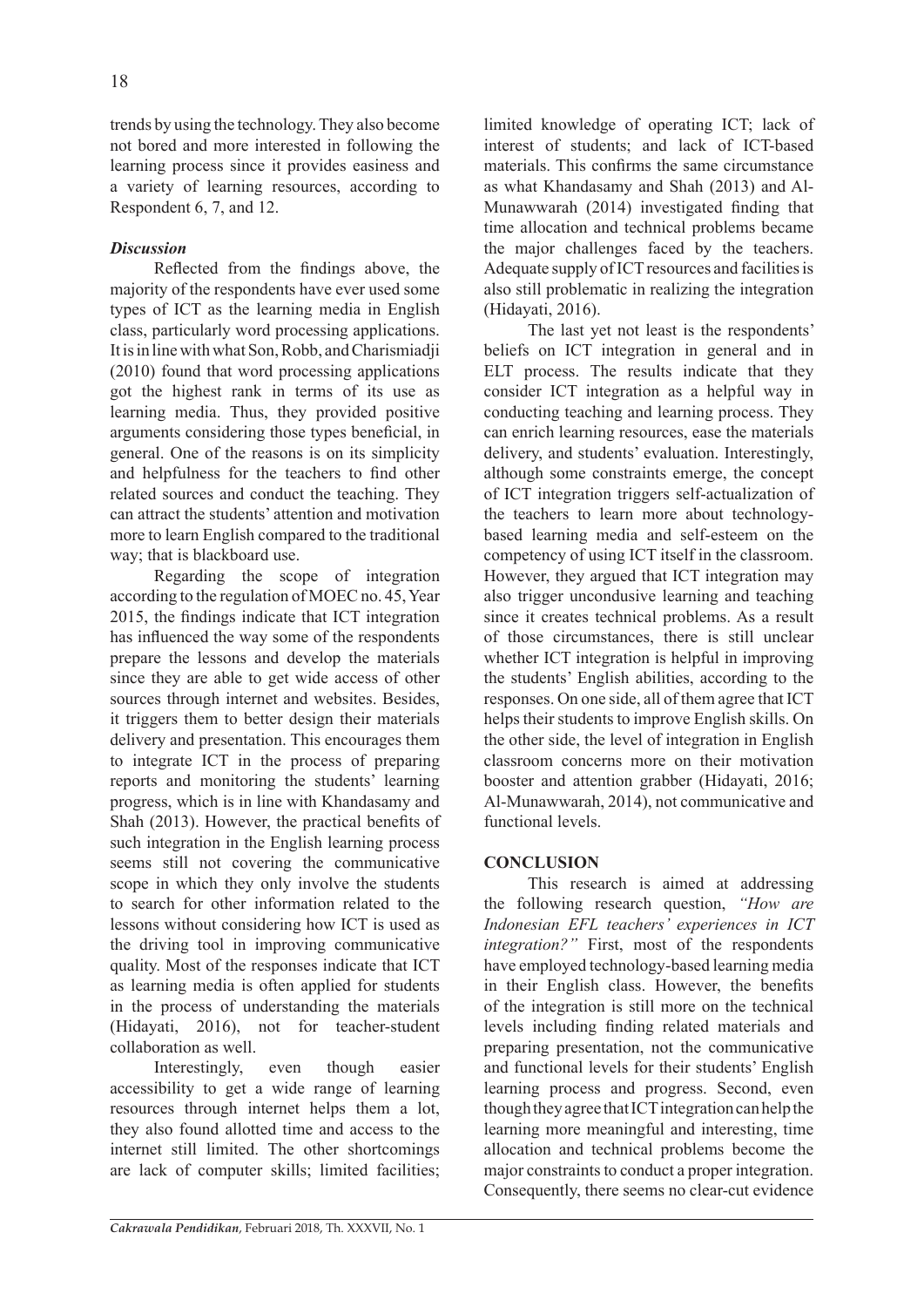on whether ICT integration is considered beneficial for improving students' productive and communicative skills. Thus, reflected from the present findings, it indicated that the concept of ICT integration in 2013 Curriculum led to positive attitude and perception of the English teachers, yet was not fully viewed positively from the benefits in the actual implementation aimed at students' English learning development and encountered constraints.

Therefore, this concept is worth to provide specific formulation synchronized with communicative and functional levels of ELL. Besides, considering the limitations of this study, it is worth for further studies to investigate more comprehensive data regarding the actual implementation of ICT integration among Indonesian English teachers obtained by observation, interview, and other methods.

### **ACKNOWLEDGEMENT**

This study is not endorsed and funded by any government body or non-profit company.

#### **REFERENCES**

- Allport, G. W. 1937. *Personality: A psychological interpretation.* New York: Holt Rinehart & Winston.
- Al-Munawwarah, S. F. 2014. Teachers' perceptions on the use of ICT in Indonesian EFL learning context. *English Review: Journal of English Education, 3*(1), 70- 80.
- Creswell, J. W. 2009. *Research design: Qualitative, quantitative, and mixed methods approaches* (3rd ed.). New Delhi: SAGE Publications.
- Darasawang, P., & Reinders, H. 2010. Encouraging autonomy with an online language support system. *Computer-Assisted Language Learning – Electronic Journal*, *11*(2). Retrieved from http:// callej.org/journal/11-2/darasawang\_ reinders.html/.
- Devito, J. A. 1997. *Komunikasi Antar Manusia. Kuliah Dasar.* Jakarta: Professional Books.
- Esther, A. F. 2013. Information and communication technology as teaching and learning space for teachers English language in schools. *Journal of Emerging Trends in Educational Research and Policy Studies, 5*(1), 100-107.
- Hidayati, T. 2016. Integrating ICT in English language teaching and learning in Indonesia. *JEELS*, *3*(1), 38-62.
- Hoque, S. M. S., & Alam, S. M. S. 2010. The role of information and communication technologies (ICTs) in delivering higher education: A case of Bangladesh. *CCSENET, International Education Studies, 3*(2). 97-106.
- Isisag, K. U. 2012. The positive effects of integrating ICT in foreign language teaching. Paper presented in International Conference ICT for Language Learning 5th Ed. PIXEL.
- Kandasamy, M., & Shah, P. Bt. M. 2013. Knowledge, attitude and use of ICT among ESL teachers. *GSE Journal of Education*. Retrieved from https://worldconferences. net/journals/gse/GSE%2012%20 MOGANASHWARI.pdf/.
- Khassawneh, S. F. 2012. EFL teachers' perceptions and perspectives on the use of the internet in the teaching process at Yarmouk University in Jordan. *European Scientific Journal, 8*(13), 143-160.
- Lloyd, M. 2005. Towards a definition of the integration of ICT in the classroom. In AARE (2005), AARE (Ed.). *Proceedings of AARE '05 Education Research - Creative Dissent: Constructive Solutions*  (pp. 1-18). Parramatta: New South Wales.
- Ministry of Education and Culture [MOEC]. 2014. Konsep dan Implementasi Kurikulum 2013 [PowerPoint Slides]. Retrieved from https://kemdikbud.go.id/.../Paparan/ Paparan%20Wamendik.pdf/.
- Nur, M. R., & Madkur, A. 2014. Teachers' voices on the 2013 Curriculum for English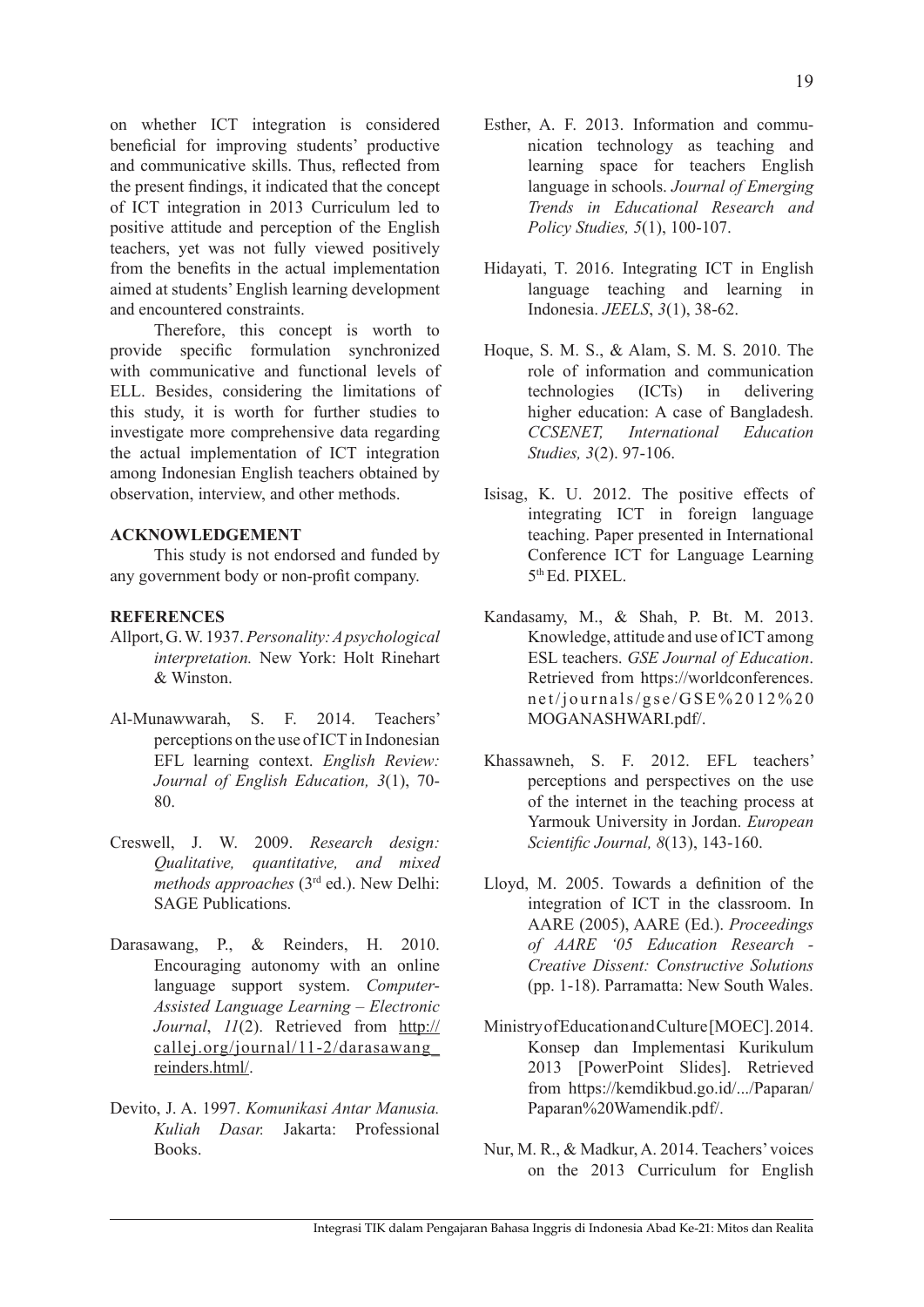instructional activities. *IJEE, 1*(2), 120- 134.

- Peraturan Menteri Pendidikan dan Kebudayaan RI 2008 No. 38, Pengelolaan teknologi informasi dan komunikasi di lingkungan departemen pendidikan nasional.
- Peraturan Menteri Pendidikan dan Kebudayaan RI 2015 No. 45, Peran guru teknologi informasi dan komunikasi dan guru keterampilan komputer dan pengelolaan informasi dalam implementasi kurikulum 2013.
- Perron, B. E., Taylor, H. O., Glass, J. E., & Leys, J. M. 2010. Information and communication technologies in social work. *Advances in Social Work, 11*(1), 67-81.
- Pickens, J. 2005. Attitudes and perceptions. Retrieved from http://healthadmin.jbpub. com/Borkowski/chapter3.pdf.
- Rakhmat, J. 2009. *Psikologi komunikasi.*  Bandung: PT. Remaja Rosdakarya.
- Sobur, A. 2009. *Psikologi umum*. Bandung: Pustaka Setia.
- Son, J-B. Robb, T., & Charismiadji, I. 2011. Computer literacy and competency: A survey of Indonesian teachers of English as a foreign language. *CALL-EJ*, *12*(1), 26-42.
- Tri, D. H., & Nguyen, N. H. T. 2015. An exploratory study of ICT use in English language learning among EFL university students. *Teaching English with Technology, 14*(4), 32-46.
- UNESCO. 2004. *Integrating ICTs into education: Lessons learned*. Thailand: UNESCO Asia and Pacific Regional Bureau for Education.
- Yuhetty. 2002. ICT and education in Indonesia. Retrieved from http://gauge.u-gakugei.  $ac.jp/$ .

Appendix a. The questionnaire

### **Q5. Types of ICT used**

| <b>Types of ICT</b>                        | <b>Number</b> |
|--------------------------------------------|---------------|
| Microsoft Office (Word, Excel, Powerpoint) | 13            |
| Softwares                                  |               |
| E-mail                                     | 10            |
| World Wide Web                             |               |
| Multimedia (Audio&Video)                   | 12            |
| <b>Blog</b>                                |               |
| Social media                               |               |
| Gadgets (e.g. handphones)                  |               |
| Computer games                             |               |
| <b>Hardwares</b>                           |               |

**Q6. Is, in your opinion, the use of ICT as the learning media beneficial? Why or why not? Q7. Objectives of ICT integration in English teaching and learning process** 

| No. | <b>Items</b>                                                | Tick $(\forall)$ |
|-----|-------------------------------------------------------------|------------------|
|     | Teaching and learning process                               |                  |
| 2.  | Finding and accessing related materials                     |                  |
| 3.  | Making presentation                                         |                  |
| 4.  | Preparing lessons                                           |                  |
| 5.  | Preparing reports                                           |                  |
| 6.  | Monitoring and evaluating students' progress or performance |                  |
|     | Other (please specify):                                     |                  |